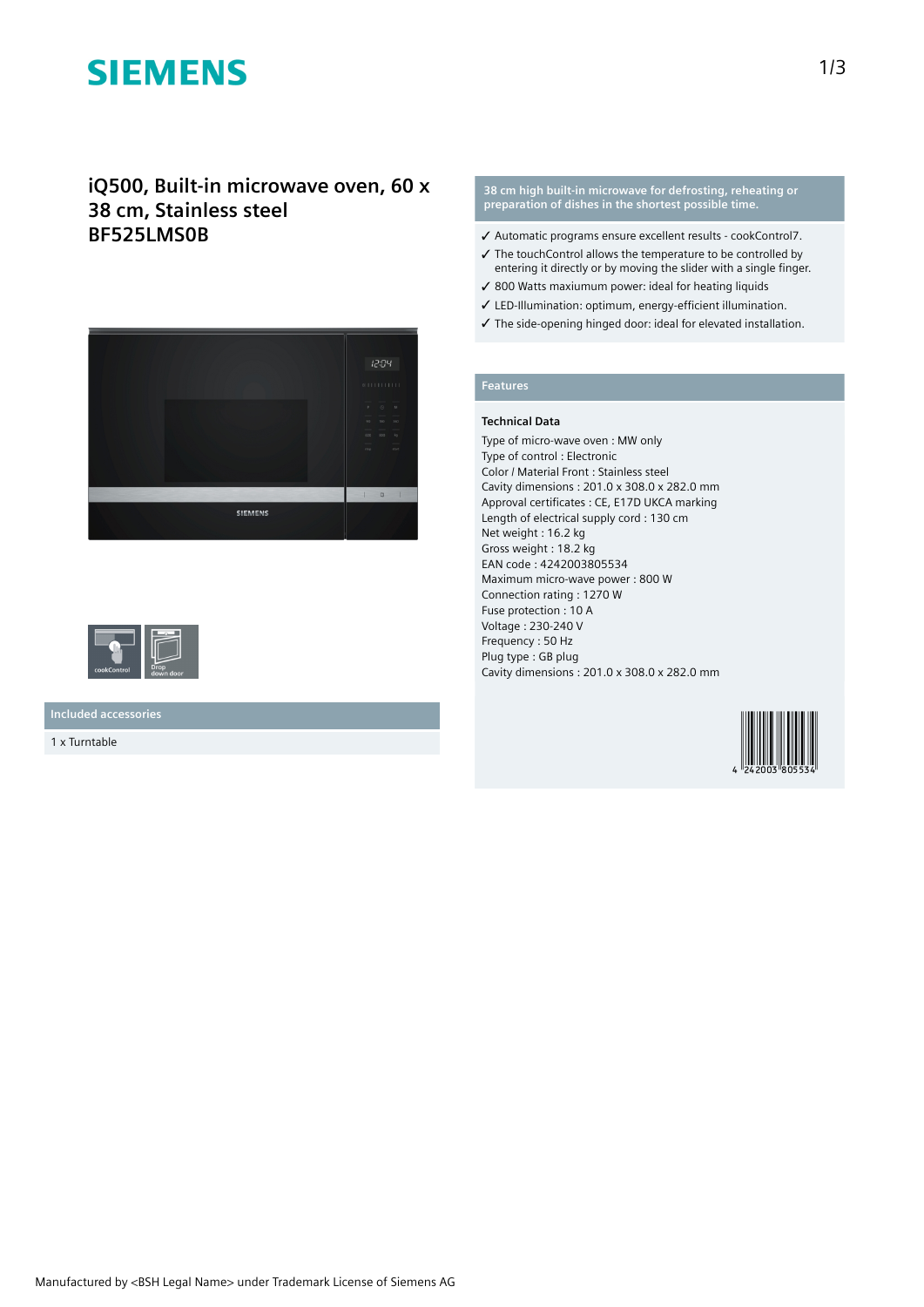# **SIEMENS**

# **iQ500, Built-in microwave oven, 60 x 38 cm, Stainless steel BF525LMS0B**

## **Features**

### **Design**

- Left hinged door
- ●
- Cavity inner surface: stainless steel
- LED display, White display with blue indicator lights
- 25.5 cm Glass turntable

#### **Features**

- Automatic safety switch off
- Door contact switch
- LED light
- Integral cooling fan

#### **Programmes/functions**

- cookControl, 7
- 1 memory setting
- 1 x Turntable

### **Performance/technical information**

- 130 cm Cable length
- Total connected load electric: 1.27 KW
- Nominal voltage: 230 240 V
- Appliance dimension (hxwxd): 382 mm x 594 mm x 317 mm
- Niche dimension (hxwxd): 362 mm 365 mm x 560 mm 568 mm x 300 mm
- Installation in 60 cm wide wall unit, Installation in tall housing
- Please refer to the dimensions provided in the installation manual